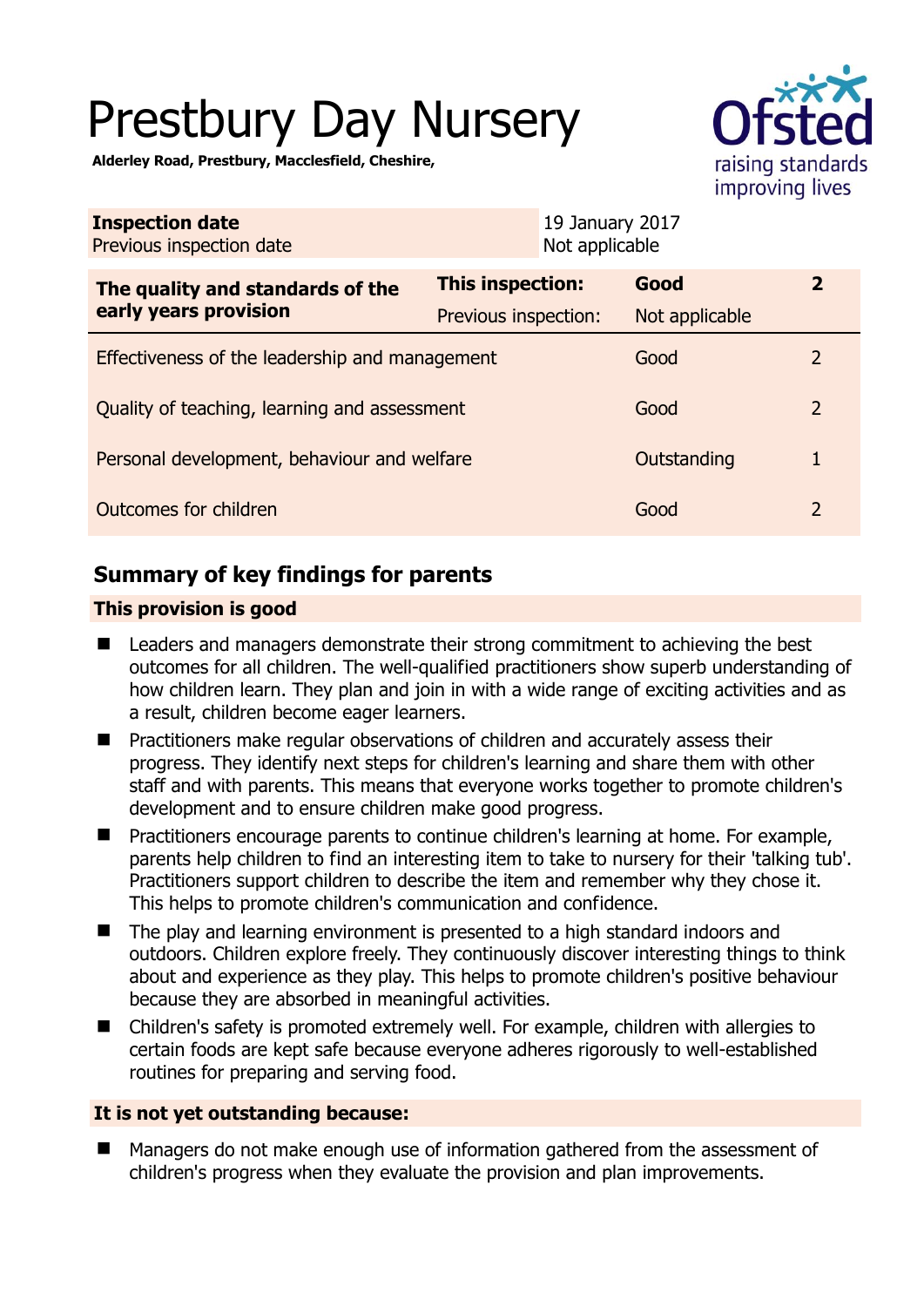# **What the setting needs to do to improve further**

#### **To further improve the quality of the early years provision the provider should:**

■ use all of the information available about children's learning in order to identify specific targets for improvement that lead to measurable impact on children's achievements.

#### **Inspection activities**

- The inspector observed the quality of teaching during activities indoors and outdoors and assessed the impact this has on children's learning.
- The inspector spoke with practitioners and children during the inspection.
- The inspector completed a joint observation with the nursery manager.
- The inspector held a meeting with the nursery manager and the nursery's training and development manager. She looked at relevant documentation and evidence of the suitability of practitioners working in the nursery.
- The inspector spoke to a number of parents during the inspection and took account of their views.

#### **Inspector**

Susan King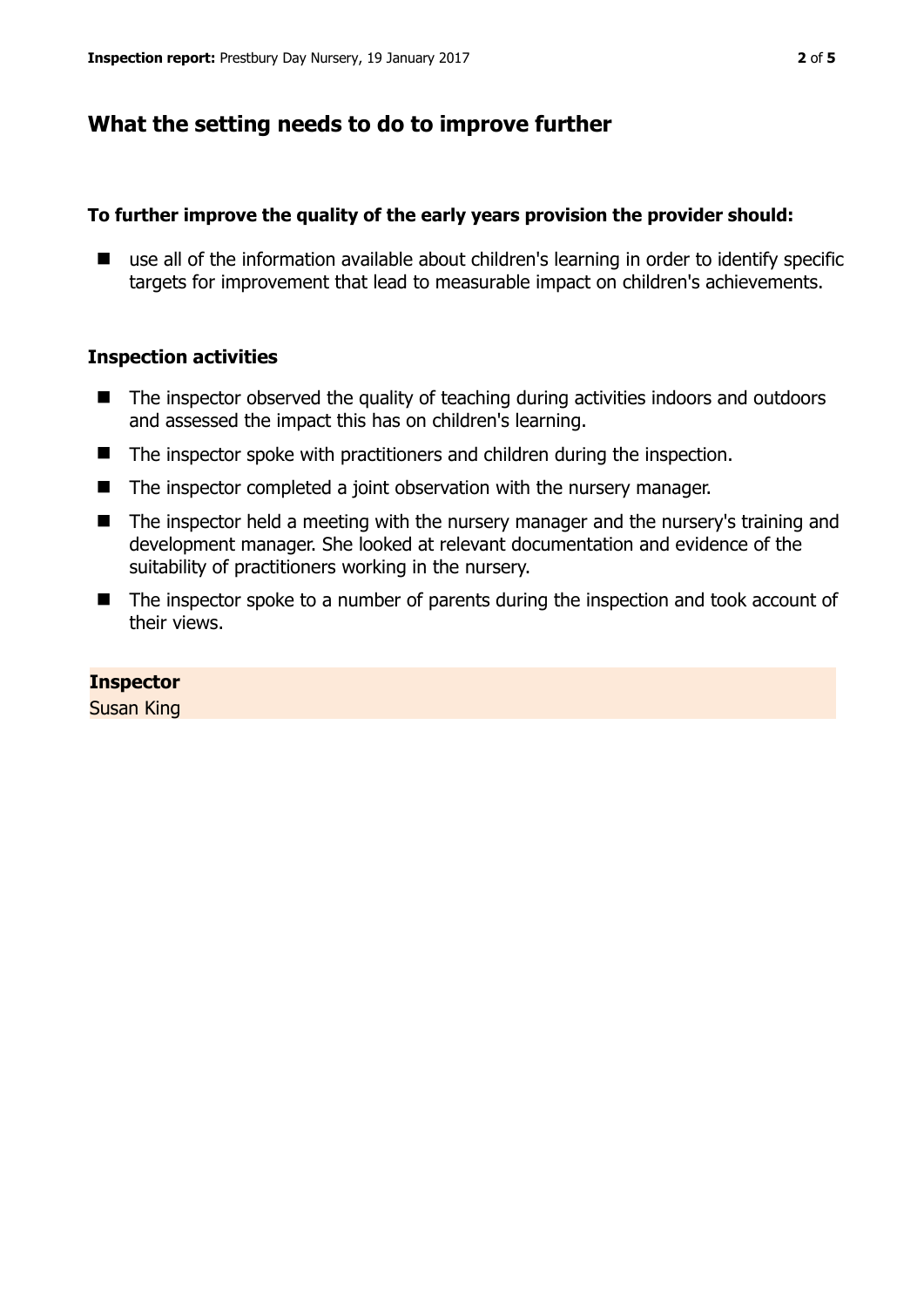# **Inspection findings**

### **Effectiveness of the leadership and management is good**

The arrangements for safeguarding are effective. The provider trains managers and practitioners to understand the nursery's safeguarding procedures. Practitioners know what they must do if they are concerned that a child may be at risk of abuse or neglect. The system for recruiting practitioners is robust. It includes careful checking of candidates' identity and references. New employees undertake a demanding programme of induction training and complete a period of probation before their appointment is confirmed. Managers provide supportive supervision that helps practitioners to improve their knowledge and skills. For example, they have recently introduced a system for observing and assessing the quality of practitioners' teaching. As a result, practitioners know what they do well and understand what they need to improve.

#### **Quality of teaching, learning and assessment is good**

Pre-school children learn to communicate confidently and in different ways while they sit together at group time. They think about and describe how they feel. This helps children to learn to consider other people's feelings. Children learn to link written letters with the initial sounds of words and can demonstrate the finger signs for each letter. This helps to promote their early reading skills and physical development. Babies frequently hear practitioners sing familiar songs. They begin to join in with the words and actions, which helps them to make good progress in learning to speak. Practitioners frequently read stories with children of all ages. They make the stories interesting and entertaining. As a result, children learn that reading is informative and pleasurable.

#### **Personal development, behaviour and welfare are outstanding**

Relationships in the nursery are unfailingly positive. Parents and children feel valued and welcome. Practitioners and parents regularly share extensive information about children. This keeps children safe and promotes their well-being. Adults successfully involve children in recognising and celebrating their own progress. For example, children proudly help to attach labels about themselves to the 'achievement tree'. Children become deeply involved in sensory and investigative play. For example, two-year-old children find a tiny worm in the mud. They use magnifying lenses to look more closely. Practitioners sensitively support children to quietly watch and find out about the worm before they gently put it back. Consistent daily routines help to promote children's independence very effectively. Children are given more responsibility as they grow older and prepare to start school.

## **Outcomes for children are good**

Children acquire the skills, knowledge and attitudes to learning that prepare them well to start school. Children can sit for increasing periods in adult-led groups. They listen attentively and can ask and answer questions about familiar stories. Children know the words and actions to rhymes and songs. They can count and use numbers in the context of daily routines. Children understand how information technology can help them to learn. For example, pre-school children watch an excerpt from a natural history programme and find out about animals that live in cold climates. Children can serve themselves food and drink and know that eating the right amount helps to keep them healthy.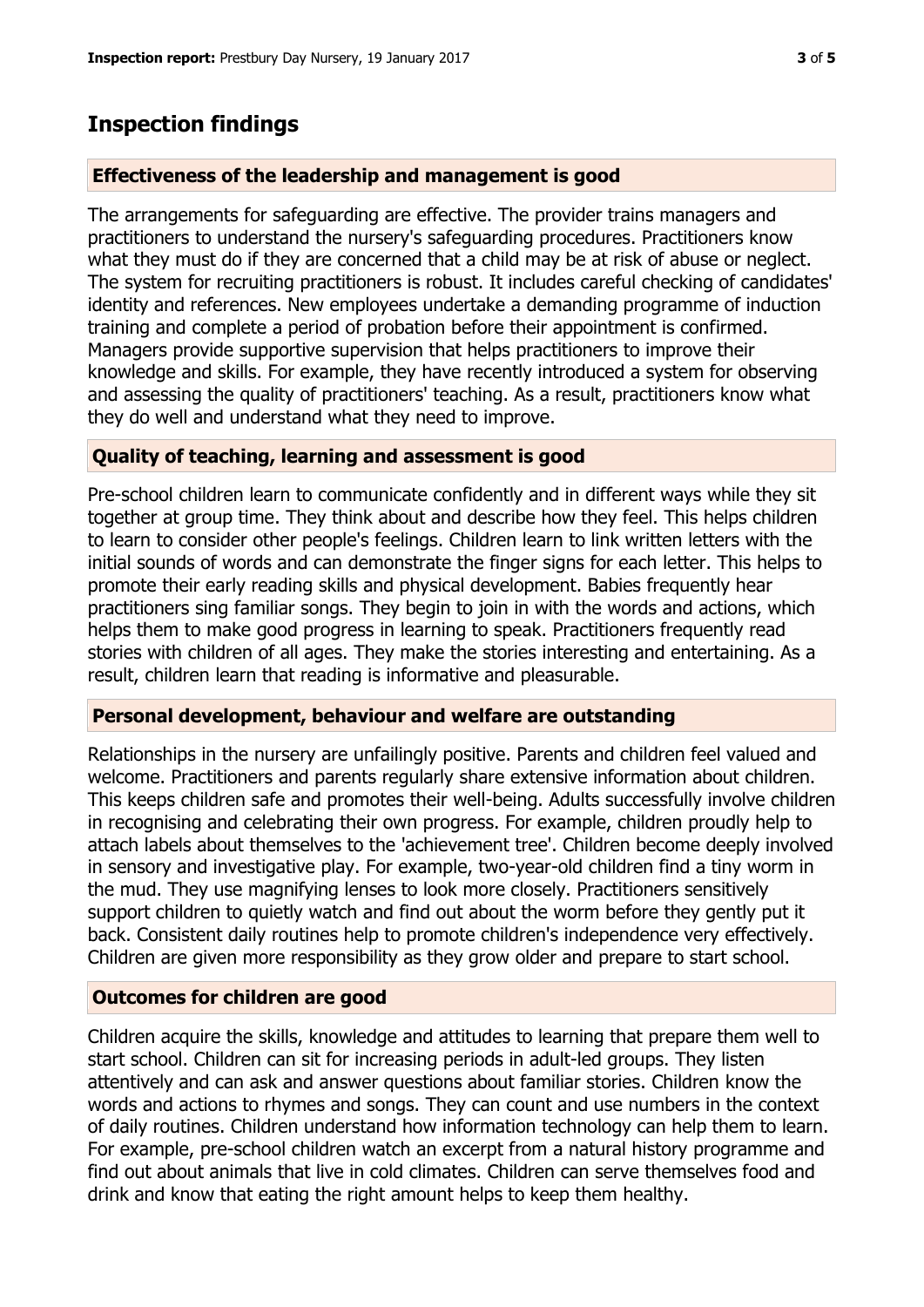# **Setting details**

| Unique reference number                             | EY485646                                               |
|-----------------------------------------------------|--------------------------------------------------------|
| <b>Local authority</b>                              | <b>Cheshire East</b>                                   |
| <b>Inspection number</b>                            | 1005354                                                |
| <b>Type of provision</b>                            | Full-time provision                                    |
| Day care type                                       | Childcare - Non-Domestic                               |
| <b>Registers</b>                                    | Early Years Register, Compulsory Childcare<br>Register |
| Age range of children                               | $0 - 4$                                                |
| <b>Total number of places</b>                       | 65                                                     |
| Number of children on roll                          | 94                                                     |
| <b>Name of registered person</b>                    | Asquith Nurseries Limited                              |
| <b>Registered person unique</b><br>reference number | RP900811                                               |
| Date of previous inspection                         | Not applicable                                         |
| <b>Telephone number</b>                             | 01625 827 500                                          |

Prestbury Day Nursery was registered in 2015. The nursery employs 18 members of childcare staff. Of these, 16 hold appropriate early years qualifications at level 3 and one at level 6. One member of staff holds early years professional status. The nursery opens from Monday to Friday all year round. Sessions are from 7.30am until 6pm. The nursery provides funded early education for two-, three- and four-year-old children.

This inspection was carried out by Ofsted under sections 49 and 50 of the Childcare Act 2006 on the quality and standards of provision that is registered on the Early Years Register. The registered person must ensure that this provision complies with the statutory framework for children's learning, development and care, known as the early years foundation stage.

Any complaints about the inspection or the report should be made following the procedures set out in the guidance 'Complaints procedure: raising concerns and making complaints about Ofsted', which is available from Ofsted's website: www.gov.uk/government/organisations/ofsted. If you would like Ofsted to send you a copy of the guidance, please telephone 0300 123 4234, or email enquiries@ofsted.gov.uk.